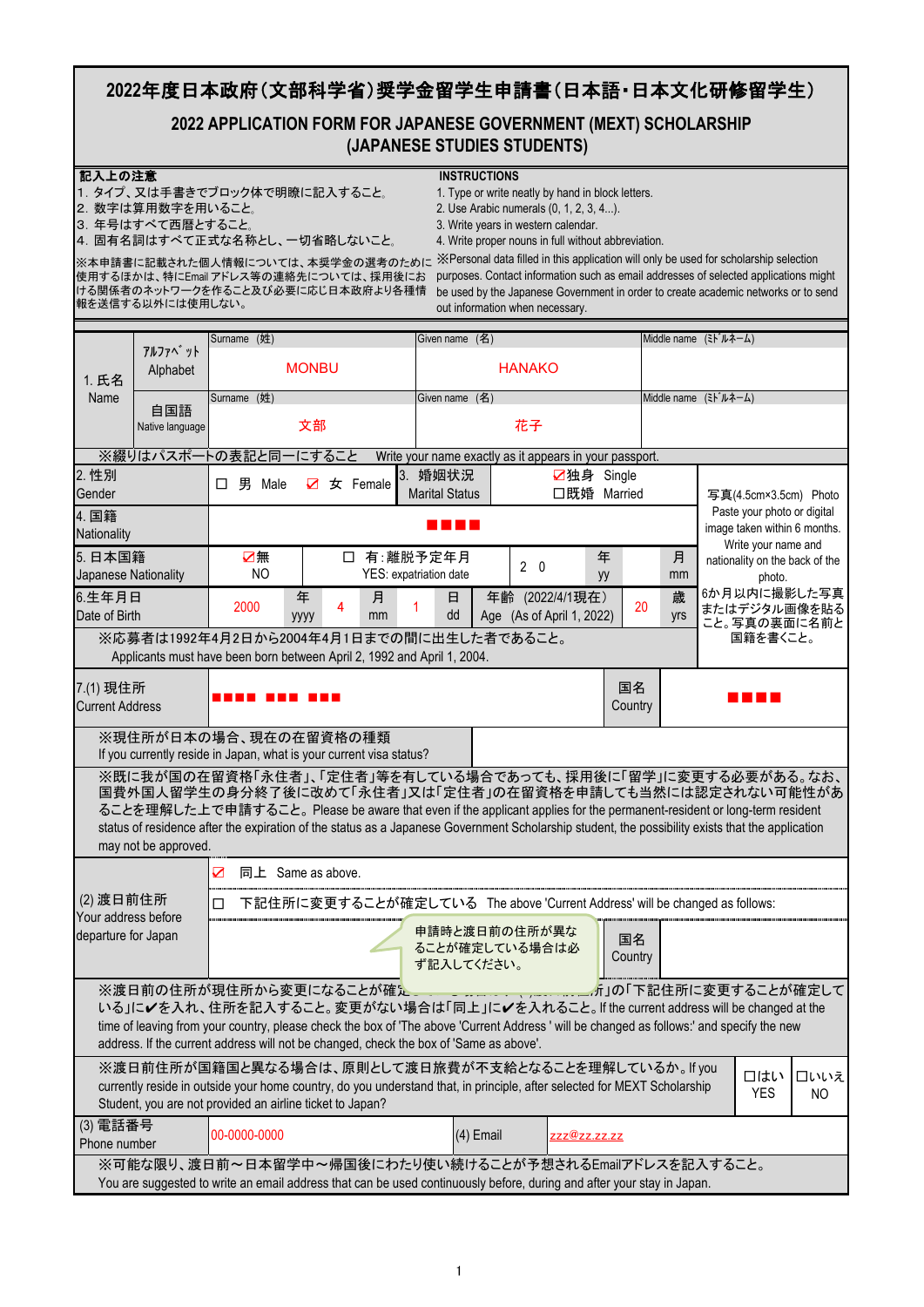| 8.2022年9月1日現在で在籍大学及び別の大学で日本語・日本文化関連の科目を通算1年以上履修している<br>か。該当しない者は応募対象外である。<br>Have you taken courses related to the Japanese language or Japanese culture totaling over one year at your current university<br>and at another university as of September 1, 2022? If not, you are NOT eligible to apply.                 | ☑はい<br><b>YES</b>                                                 | □いいえ<br><b>NO</b>                                                                                                                                                                                                                                                                           |                                         |                   |  |  |  |  |  |
|-------------------------------------------------------------------------------------------------------------------------------------------------------------------------------------------------------------------------------------------------------------------------------------------------------------------------|-------------------------------------------------------------------|---------------------------------------------------------------------------------------------------------------------------------------------------------------------------------------------------------------------------------------------------------------------------------------------|-----------------------------------------|-------------------|--|--|--|--|--|
|                                                                                                                                                                                                                                                                                                                         |                                                                   | ※通算1年に満たない場合は申請できない。 You cannot apply if the total period is less than one year.<br>※成績証明書の当該科目に印を付して提出すること。 Please indicate the relevant courses on the transcripts you submit.                                                                                                            |                                         |                   |  |  |  |  |  |
|                                                                                                                                                                                                                                                                                                                         |                                                                   | 9. プログラム修了(帰国)後、自国の在籍大学・学部に戻り学習を継続する意思があるか。該当しない者は応募                                                                                                                                                                                                                                        |                                         |                   |  |  |  |  |  |
| 対象外である。<br>Do you intend to continue studying at the university and faculty/department in which you are now enrolled after you finish your<br>study in Japan? If not, you are NOT eligible to apply.                                                                                                                    |                                                                   |                                                                                                                                                                                                                                                                                             |                                         |                   |  |  |  |  |  |
| 10. 過去に国費外国人留学生に採用されたことがあるか。なお、過去に国費外国人留学生として採用された者<br>■いいえ<br>は応募対象外である。<br>Have you been awarded a Japanese Government (MEXT) Scholarship in the past? If 'YES', you are NOT eligible to apply.                                                                                                                       |                                                                   |                                                                                                                                                                                                                                                                                             |                                         |                   |  |  |  |  |  |
| university in Japan you wish to attend.                                                                                                                                                                                                                                                                                 |                                                                   | ※過去に受給した奨学金が文部科学省奨学金に該当するか否か不明の場合は事前に希望大学担当者に相談すること。<br>If you are unsure whether previously awarded financial aid corresponds to a MEXT scholarship or not, please consult in advance with staff at the                                                                                    |                                         |                   |  |  |  |  |  |
|                                                                                                                                                                                                                                                                                                                         | それらの日本政府(文部科学省)奨学金との併願は認められない。                                    | 11. 日本政府(文部科学省)奨学金制度による他の2022年度奨学金支給開始のプログラムに併願しているか。<br>Are you applying for any other Japanese Government (MEXT) scholarships for which scholarship payments will begin in fiscal<br>2022? It is not allowed to apply for other Japanese Government (MEXT) scholarships at the same time. | ■いいえ<br>N <sub>O</sub>                  | 口はい<br><b>YES</b> |  |  |  |  |  |
| 12.(1) 本制度による奨学金と重複し、日本政府(文部科学省)以外の機関(自国政府機関を含む)から奨学金等<br>を受給、または受給予定であるか。<br>■いいえ<br>Are you receiving or scheduled to be receiving any scholarship from any organization other than the Japanese Government<br>(MEXT) (including an organization of your home country government) together with the MEXT Scholarship? |                                                                   |                                                                                                                                                                                                                                                                                             |                                         |                   |  |  |  |  |  |
|                                                                                                                                                                                                                                                                                                                         | 給を停止しなければならないことを理解しているか。                                          | ※「はい」の場合、本奨学金と他の奨学金の併給は認められないため、本制度に採用後は他の奨学金の受<br>If 'YES', do you understand you must cancel other scholarships after selected for MEXT Scholarship Student since it is not<br>allowed to receive other scholarships together with the MEXT Scholarship?                                  | 口はい<br><b>YES</b>                       | □いいえ<br>NO        |  |  |  |  |  |
|                                                                                                                                                                                                                                                                                                                         |                                                                   | (2) 他の奨学金に応募又は他の奨学金を受給している場合は、その名前、期間、金額等を記すこと。<br>If you are receiving or applying for other scholarships, please specify the name of the sponsor, scholarship period, scholarship amount, etc.                                                                                            |                                         |                   |  |  |  |  |  |
| 奨学金の内容<br>Describe the scholarship                                                                                                                                                                                                                                                                                      |                                                                   |                                                                                                                                                                                                                                                                                             |                                         |                   |  |  |  |  |  |
| 原則として、主専<br>攻として日本語・                                                                                                                                                                                                                                                                                                    | (1) 大学名<br>Name of institution                                    | ○○大学                                                                                                                                                                                                                                                                                        |                                         |                   |  |  |  |  |  |
| 日本文化に関す<br>る分野を専攻して<br>いる者。「主専攻」<br>の定義は、大学                                                                                                                                                                                                                                                                             | (2) 学部·学科名<br>Faculty/Department                                  | 2022年9月1日現在の学年を<br>記入してください。<br>外国語学部 日本語学科                                                                                                                                                                                                                                                 |                                         |                   |  |  |  |  |  |
| のコース名称によ<br>るものではなく、<br>各応募者が実際                                                                                                                                                                                                                                                                                         | (3) 主専攻<br>$\sqrt{2}$                                             | (4) 学年<br>日本語<br>日本文化<br>両方<br>$\Box$<br>$\Box$<br>$\overline{\mathbf{Z}}$<br><b>Both</b><br>Japanese culture<br>Japanese Language<br>School Year/Grade                                                                                                                                     |                                         | 4年                |  |  |  |  |  |
| に専攻している内<br>容によります。                                                                                                                                                                                                                                                                                                     |                                                                   | ※いずれかをチェックすること。 Check either box.<br>※主専攻が日本語・日本文化でない者は申請できない。Those who are not<br>majoring in the Japanese language or Japanese culture are NOT eligible to apply.                                                                                                                         | ※2022年9月1日現在<br>As of September 1, 2022 |                   |  |  |  |  |  |
| College/University<br>currently attending                                                                                                                                                                                                                                                                               | (5) 現在学習している<br>内容<br>Subjects you currently<br>study or research | ※具体的に記入すること<br>日本語·日本語文化研修留学生                                                                                                                                                                                                                                                               |                                         |                   |  |  |  |  |  |
|                                                                                                                                                                                                                                                                                                                         | (具体的に記入する<br>こと。)<br>(Describe specifically.)                     | プログラムを修了後、在籍大学<br>からの卒業見込み年月日を記入<br>してください。                                                                                                                                                                                                                                                 |                                         |                   |  |  |  |  |  |
|                                                                                                                                                                                                                                                                                                                         |                                                                   | $\overline{2}$<br>$\pmb{0}$<br>$\circ$<br>O<br>Expected graduation date if selected for this scholarship program                                                                                                                                                                            | 年<br>yy                                 | 月<br>mm           |  |  |  |  |  |
|                                                                                                                                                                                                                                                                                                                         |                                                                   | ※卒業が2023年9月以降になっていない者は申請できない。<br>Those who are graduating before September 2023 are NOT eligible to apply.                                                                                                                                                                                  |                                         |                   |  |  |  |  |  |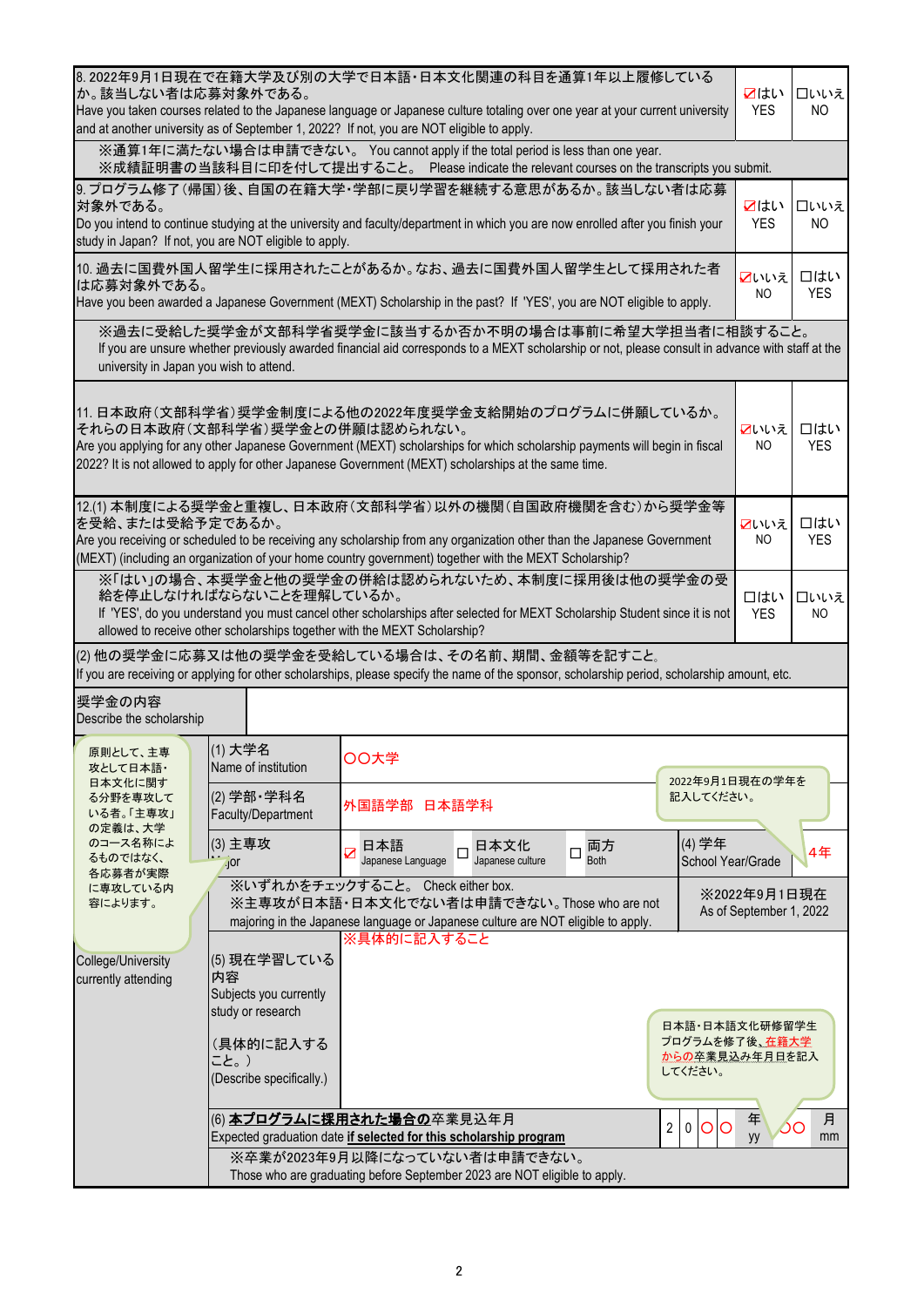| 14. 日本語・日本文化学習歴<br>Period of Japanese language or culture studies                                                                                                                                                                                                                                                                                          |                             |           |         |                          |           |   |         |    |          |              |            |
|------------------------------------------------------------------------------------------------------------------------------------------------------------------------------------------------------------------------------------------------------------------------------------------------------------------------------------------------------------|-----------------------------|-----------|---------|--------------------------|-----------|---|---------|----|----------|--------------|------------|
|                                                                                                                                                                                                                                                                                                                                                            |                             |           | から From |                          | までTo      |   |         |    |          | 学習期間Duration |            |
| ⑴在籍大学での日本語・日本文化学習歴<br>Japanese language or culture studies at the College/University currently 2000<br>attending                                                                                                                                                                                                                                           |                             | 年<br>уууу |         | OO $\frac{1}{nm}$ ~ 2022 | 年<br>уууу | 8 | 月<br>mm | OO | 年<br>yrs | OO           | か月<br>mons |
| (2)他大学での日本語・日本文化学習歴<br>Japanese language or culture studies at another college/university                                                                                                                                                                                                                                                                  |                             | 年         |         | 月                        | 年         |   | 月       |    | 年        |              | か月         |
| 大学名<br>Name of institution(s)                                                                                                                                                                                                                                                                                                                              |                             | уууу      |         | mm                       | уууу      |   | mm      |    | yrs      |              | mons       |
| Total duration of Japanese language or culture studies (As of September 1, 2022)                                                                                                                                                                                                                                                                           | 日本語·日本文化学習期間合計(2022年9月1日現在) |           |         |                          |           |   |         | OO | 年<br>yrs | OO           | か月<br>mons |
| ※日本語・日本文化学習期間合計が通算1年に満たない場合は申請できない。<br>Those whose total duration of Japanese language or culture studies is less than one year are NOT eligible to apply.                                                                                                                                                                                                 |                             |           |         |                          |           |   |         |    |          |              |            |
| 日本事情・日本文化に関する研修を主とし、補助的に日本語能力の向上のための研修を行うもの<br>(a)<br>15. 日本での希望コー<br>A course intended mainly to study about Japan and Japanese culture with supplementary study to improve Japanese language proficiency<br>$\overline{\mathbf{N}}$<br>スの類型                                                                                                              |                             |           |         |                          |           |   |         |    |          |              |            |
| Preference of type of<br>日本語能力の向上のための研修を主とし、補助的に日本事情・日本文化に関する研修を行うもの<br>(b)<br>training courses in<br>an<br>A course intended mainly to improve Japanese language proficiency with supplementary study about Japan and Japanese culture<br>П                                                                                                               |                             |           |         |                          |           |   |         |    |          |              |            |
| モェックすること。Applicants will select either course (a) or (b).<br>金沢大学では、(a)                                                                                                                                                                                                                                                                                    |                             |           |         |                          |           |   |         |    |          |              |            |
| 日本語・日本文化の分野で学びたい具体的内容を現在大学で学んでいる内容と関連付けて記入すること。相当の日本<br>を研修目的として<br>語能力を有する者は日本語により記入すること。<br>いるので(a)に<br>チェックをしてくださ<br>Please write your specific study plan in the field of Japanese Studies which relate your plan to your current study or research in your<br>い。<br>university. You are encouraged to write your study plan in Japanese, if possible. |                             |           |         |                          |           |   |         |    |          |              |            |
| ※具体的に記入すること                                                                                                                                                                                                                                                                                                                                                |                             |           |         |                          |           |   |         |    |          |              |            |
|                                                                                                                                                                                                                                                                                                                                                            |                             |           |         |                          |           |   |         |    |          |              |            |
|                                                                                                                                                                                                                                                                                                                                                            |                             |           |         |                          |           |   |         |    |          |              |            |
| 16. 日本での学習計<br>画                                                                                                                                                                                                                                                                                                                                           |                             |           |         |                          |           |   |         |    |          |              |            |
| Study plan in Japan                                                                                                                                                                                                                                                                                                                                        |                             |           |         |                          |           |   |         |    |          |              |            |
|                                                                                                                                                                                                                                                                                                                                                            |                             |           |         |                          |           |   |         |    |          |              |            |
|                                                                                                                                                                                                                                                                                                                                                            |                             |           |         |                          |           |   |         |    |          |              |            |
|                                                                                                                                                                                                                                                                                                                                                            |                             |           |         |                          |           |   |         |    |          |              |            |
|                                                                                                                                                                                                                                                                                                                                                            |                             |           |         |                          |           |   |         |    |          |              |            |
| ※具体的に記入すること                                                                                                                                                                                                                                                                                                                                                |                             |           |         |                          |           |   |         |    |          |              |            |
|                                                                                                                                                                                                                                                                                                                                                            |                             |           |         |                          |           |   |         |    |          |              |            |
| 17. 卒業後の計画(進<br>学、職業など)<br>Future plan in academics                                                                                                                                                                                                                                                                                                        |                             |           |         |                          |           |   |         |    |          |              |            |
| and career after<br>graduation from your                                                                                                                                                                                                                                                                                                                   |                             |           |         |                          |           |   |         |    |          |              |            |
| university                                                                                                                                                                                                                                                                                                                                                 |                             |           |         |                          |           |   |         |    |          |              |            |
|                                                                                                                                                                                                                                                                                                                                                            |                             |           |         |                          |           |   |         |    |          |              |            |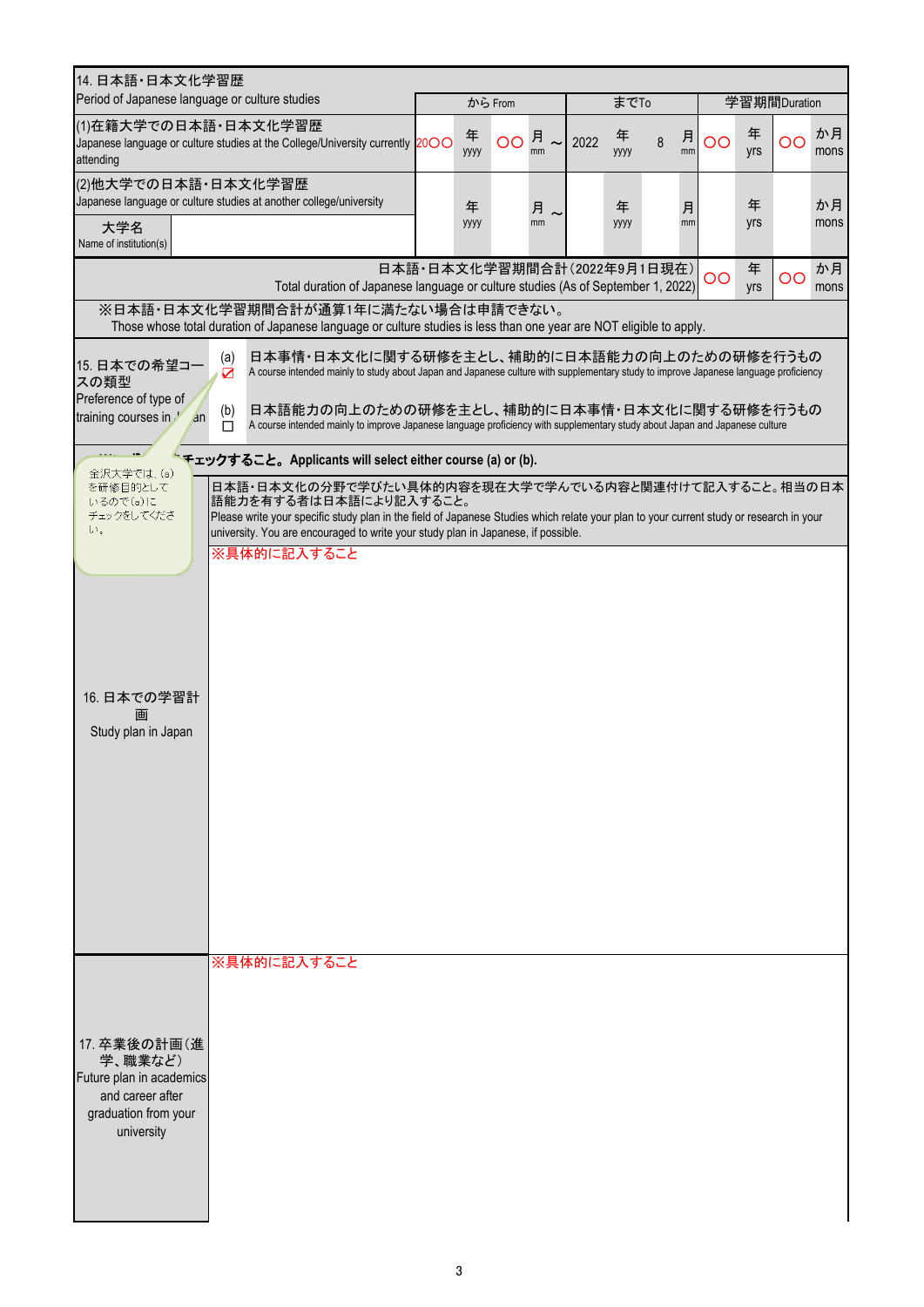## 18. 学歴 Academic record

## **INSTRUCTIONS**

1.幼稚園・保育所教育は含まれない。

2.「大学予備教育」は後期中等教育に含まれる。

3. 「大学入学資格試験」に合格している場合には、その旨 「特記事項」欄に記入すること。

1. Exclude kindergarten education and nursery school education.

Example: Skipped senior year for early graduation.

2. Preparatory education for university admission is included in upper secondary education.

3. If the applicant has passed the university entrance qualification, indicate this in the Remarks column.

4.「飛び級」をしている場合には、その旨を「特記事項」欄に 記入すること。(例)高校3年次を飛び級により短期卒業)

数の学校に在籍していた場合は、同じ欄に複数の学校の在籍 を記載すること。

5. 住居の移転や大学の再入学等を理由に、同教育課程で複 5 If you attended multiple schools at the same level of education due to moving house or<br>数の営技に在籍していた場合は、同じ櫻に複数の営技の充籍 5. If you attended multiple schools at the same level of education due to readmission to university,write all the schools in the same column.

4. Any school years or levels skipped should be indicated in the Remarks column.

かしその場合は、別紙に記入する旨を明記すること。

6. 下記に書ききれない場合は、別紙に記入することも可能。し 7. You may use a separate piece of paper if the space below is insufficient. In such a case, please stipulate that the information is on a separate page.

| 初等教育                                  | 学校名<br>Name                                    |             |           |                 | ○○○○小学校           |          |                        | 所在地<br>Location | 州·省State/Province<br>0000  |                                                                                                       |                          |                 |          |
|---------------------------------------|------------------------------------------------|-------------|-----------|-----------------|-------------------|----------|------------------------|-----------------|----------------------------|-------------------------------------------------------------------------------------------------------|--------------------------|-----------------|----------|
| (小学校)<br><b>Primary Education</b>     | から<br>From                                     | <b>20OO</b> | 年<br>уууу | OO              | 月<br>mm           | まで<br>To | <b>20OO</b>            | 年<br>уууу       | 月<br>OO<br>mm              | 修業年限<br>Period required for graduation                                                                |                          | $\overline{O}O$ | 年<br>yrs |
| (Elementary School)                   | 特記事項<br><b>Remarks</b>                         |             |           |                 |                   |          |                        |                 |                            |                                                                                                       |                          |                 |          |
| 前期中等教育<br>(中学校)                       | 学校名<br>Name                                    |             |           |                 | ○○○○中学校           |          |                        | 所在地<br>Location | 州·省State/Province<br>0000  |                                                                                                       | 市·町 City/Town<br>* * * * |                 |          |
| Lower Secondary<br>Education          | から<br>From                                     | <b>20OO</b> | 年<br>уууу | OO              | 月<br>mm           | まで<br>To | <b>20OO</b>            | 年<br>уууу       | 月<br>OO<br>mm              | 修業年限<br>Period required for graduation                                                                |                          | OO              | 年<br>yrs |
| (Middle School/Junior<br>High School) | 特記事項<br><b>Remarks</b>                         |             |           |                 |                   |          |                        |                 |                            |                                                                                                       |                          |                 |          |
| 後期中等教育<br>(高校)                        | 学校名<br>Name                                    |             |           |                 | OOOO高等学校          |          |                        | 所在地<br>Location | 州·省State/Province<br>0000  |                                                                                                       | 市·町 City/Town<br>* * * * |                 |          |
| <b>Upper Secondary</b><br>Education   | から<br>From                                     | <b>2000</b> | 年<br>уууу | $\overline{O}O$ | 月<br>mm           | まで<br>To | <b>20OO</b>            | 年<br>уууу       | 月<br>$\overline{O}O$<br>mm | 修業年限<br>Period required for graduation                                                                |                          | OO              | 年<br>yrs |
| ((Senior) High School)                | 特記事項<br><b>Remarks</b>                         |             |           |                 |                   |          |                        |                 |                            |                                                                                                       |                          |                 |          |
|                                       | 学校名<br>Name                                    |             |           |                 | 0000大学            |          |                        | 所在地<br>Location | 州·省State/Province<br>0000  |                                                                                                       | 市·町 City/Town<br>* * * * |                 |          |
| 高等教育<br>(大学学部)<br>Tertiary (Higher)   | から<br>From                                     | <b>20OO</b> | 年<br>уууу | OO              | 月<br>mm           | まで<br>To | <b>20OO</b>            | 年<br>уууу       | 月<br>OO<br>mm              | 修業年限<br>Period required for graduation                                                                |                          | OO              | 年<br>yrs |
| Education<br>(Undergraduate)          | 修了状況(※渡日時点)<br>Status(*As of arrival in Japan) |             |           |                 | ☑在籍中<br>Attending | 口修了      | Completed              |                 | 口退学<br>Withdrawal          | □その他<br>Other *Fill in the details in the Remarks column below.                                       | ※特記事項欄に詳細を記入すること         |                 |          |
|                                       | 学位名<br>Degree                                  |             |           |                 |                   |          | 特記事項<br><b>Remarks</b> |                 |                            |                                                                                                       |                          |                 |          |
|                                       | 学校名<br>Name                                    |             |           |                 |                   |          |                        | 所在地<br>Location | 州·省State/Province          |                                                                                                       | 市·町 City/Town            |                 |          |
| 高等教育<br>(大学学部)<br>Tertiary (Higher)   | から<br>From                                     |             | 年<br>уууу |                 | 月<br>mm           | まで<br>To |                        | 年<br>уууу       | 月<br>mm                    | 修業年限<br>Period required for graduation                                                                |                          |                 | 年<br>yrs |
| Education<br>(Undergraduate)          | 修了状況(※渡日時点)<br>Status(*As of arrival in Japan) |             |           |                 | 口在籍中<br>Attending | 口修了      | Completed              |                 | 口退学<br>Withdrawal          | □その他 ※特記事項欄に詳細を記入すること<br>Other *Fill in the details in the Remarks column below.                      |                          |                 |          |
|                                       | 学位名<br>Degree                                  |             |           |                 |                   |          | 特記事項<br><b>Remarks</b> |                 |                            |                                                                                                       |                          |                 |          |
|                                       |                                                |             |           |                 |                   |          |                        |                 |                            | <u> 2022年9月1日現在で修了済みの課程年数合計</u><br>Total years of education you will complete as of September 1, 2022 |                          | OO              | 年<br>yrs |